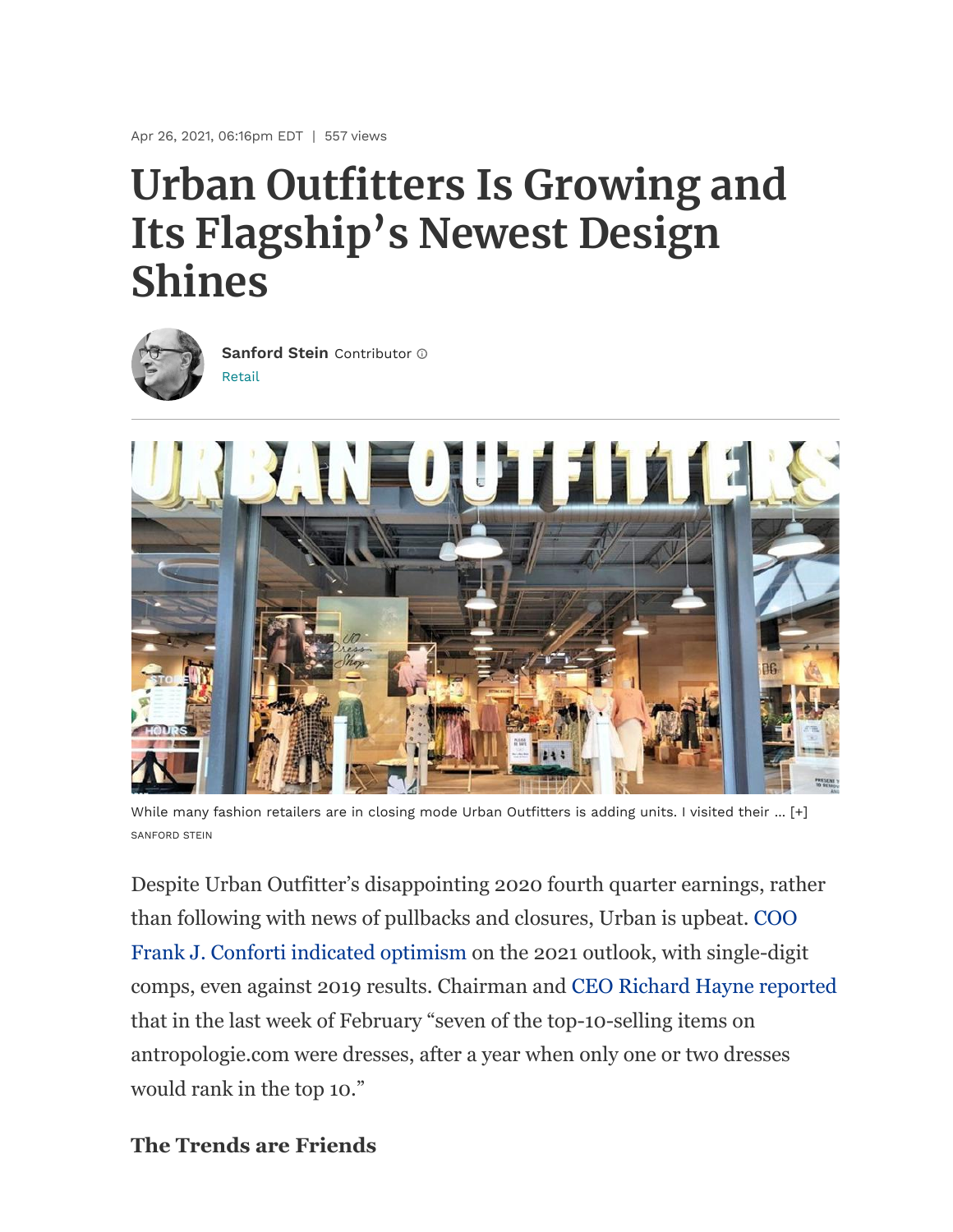Other reasons for optimism include Urban's taking advantage of today's favorable lease terms and planning 34 new store openings in 2021. Their athleisure Movement line shows strength with 138 percent year-over-year growth along with a digital sales lift of 150 percent. Additionally, Urban is in [an expansion mode for its stand-alone Movement stores and predicts the](https://www.shareandstocks.com/urban-outfitters-urbn-q4-earnings-meet-estimates-sales-down/) brand will grow to \$250 million by 2024.

The favorable environment for all things "home" is also providing URBN dividends. Anthropology's rebranding of its home category to AnthroLiving gave the division a boost delivering positive comps in all four quarters of 2020, and is now predicted to reach [\\$1 billion in sales](https://www.fool.com/earnings/call-transcripts/2021/03/02/urban-outfitters-inc-urbn-q4-2020-earnings-call-tr/) within five years.

# **Generation Z, at the Ready**

URBN's brand family includes Urban Outfitters, Anthropology, Free People, Nuuly, Terrain, BHLDN, and menus & venues. And while some of these brands may cross several demographics, its undeniable that their 18- to 28 year-old core customer is the engine behind their ingenuity. This group represents both the trailing edge of Millennials and the heart of Generation Z. The company describes its devotees as "young adults, who are culturally sophisticated, self-expressive and concerned with acceptance by their peer group."

In direct comparison to the aftermath of the 2008 economic melt-down, the [youth are leading the way back to spending. According to a Piper Sandler 2021](https://www.pipersandler.com/1col.aspx?id=6216) survey "Taking Stock with Teens", Teens "wallet share" is the highest since 2013, which is driving spending to Nike  $NKE + 0.4%$  $NKE + 0.4%$ , Abercrombie, and Urban Outfitters.

**[Grand Mall Overhaul: Top Ten Considerations For Reimagining Today's Malls](https://www.forbes.com/sites/sanfordstein/2021/12/27/grand-mall-overhaul-top-ten-considerations-for-reimagining-todays-malls-for-tomorrows-needs/) For Tomorrow's Needs**

**[Nike Takes A Brand Stand, Reportedly Exits Six More Retailers, Including](https://www.forbes.com/sites/sanfordstein/2021/03/26/nike-takes-a-brand-stand-exits-six-more-retailers-including-dsw-urban-outfitters-and-macys/) DSW, Urban Outfitters And Macy's**

**[Macy's Misery: Morass At Malls and A Muddled Agenda](https://www.forbes.com/sites/sanfordstein/2021/01/22/macys-misery-morass-at-malls-and-a-muddled-agenda/)**

MORE FOR YOU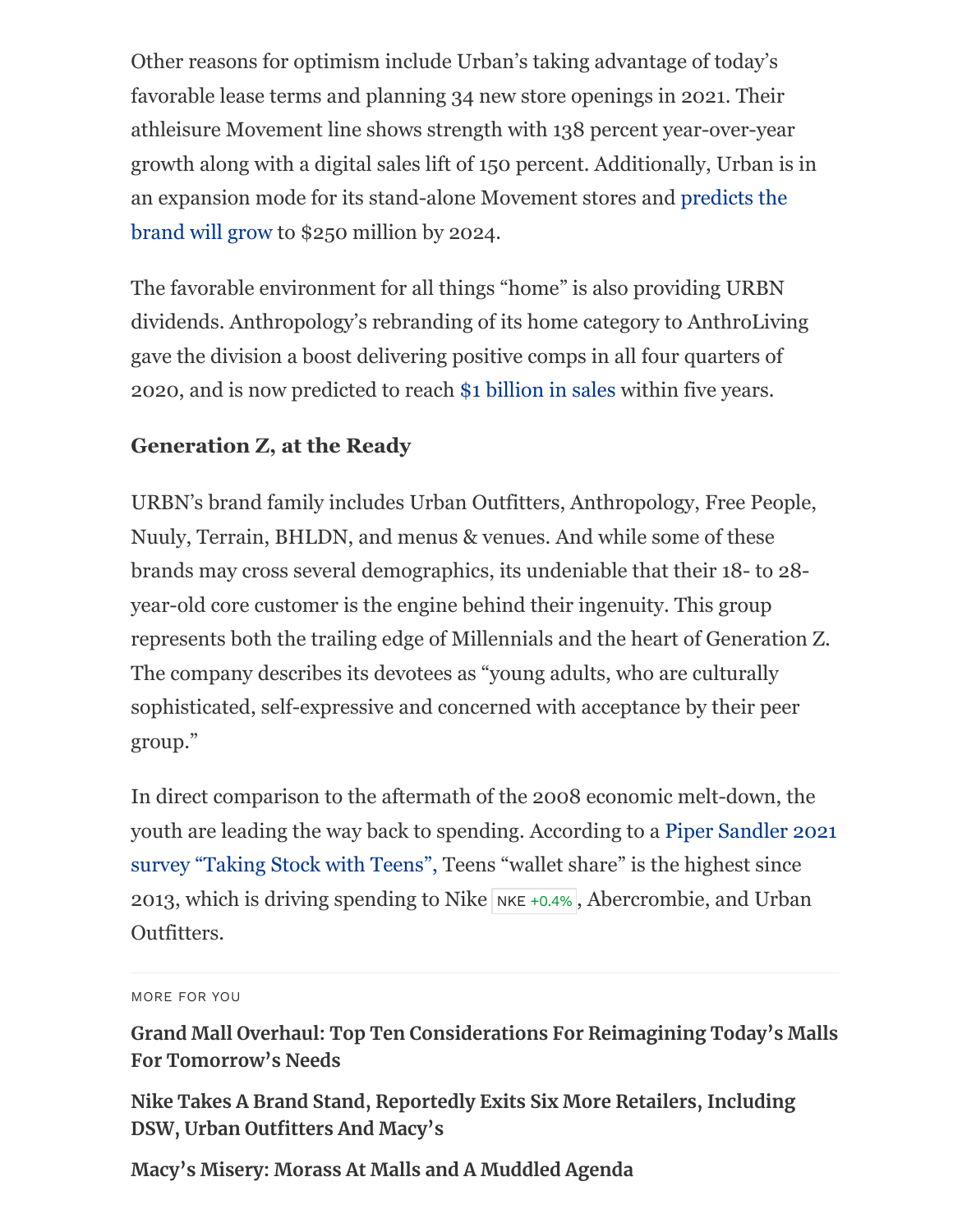#### **Urban in Suburbia**

Urban Outfitters has been a lifestyle retailer since before that term became a cliché. From UO's inception their stores combined both youthful fashions with accessories, home furnishings, music, and targeted "cool stuff". These products set the stage (quite literally) for a vibe-enhanced visit that brings customers into the brand's realm and keeps them there.

The 641-unit international chain with a market cap of \$3.6 billion has made its founder and prime shareholder Richard Hayne a billionaire. Ironically, he studied anthropology in college which I discovered prior to visiting with the man at his Philadelphia shipyard headquarters some years ago. And talk about intensity, like many other high achieving entrepreneurs, every nanosecond of his time aligns attention with intension.

# **Visiting the Newest UO Store**

Coincidently, Urban Outfitters' binge of new store openings includes a brandnew unit at my neighboring Minnetonka, Minnesota Ridgedale Mall. Ridgedale, owned by Brookfield Properties, is among the chosen "A malls" that will likely survive and prosper long-term. It's a textbook demonstration of [the evolution described in my December 2020 article "Grand Mall Overhaul:](https://www.forbes.com/sites/sanfordstein/2021/12/27/grand-mall-overhaul-top-ten-considerations-for-reimagining-todays-malls-for-tomorrows-needs/?sh=5fb05f0546bc) Top Ten Considerations For Reimagining Today's Malls For Tomorrow". In fact, the malls vacant Sears anchor is morphing into a 105,000 square foot Dick's Sporting Goods [DKS](https://www.forbes.com/companies/dicks-sporting-goods) [-0.1%](https://www.forbes.com/companies/dicks-sporting-goods), at this very moment.

I ventured into the new UO store with my wife Cheryl, who's eyes glazed over as I launched into one of my impromptu analyses. Regrettably for her I "take in" a new retail store like the judges on "Top Chef" or "Chopped" judge a dish. [I am sure you can feel Cheryl's pain. So, taking pages out of my book Retail](https://retailspeak.co/book-1) Schmetail, I will apply the "Stein design filter" in a swat-audit of the new UO store.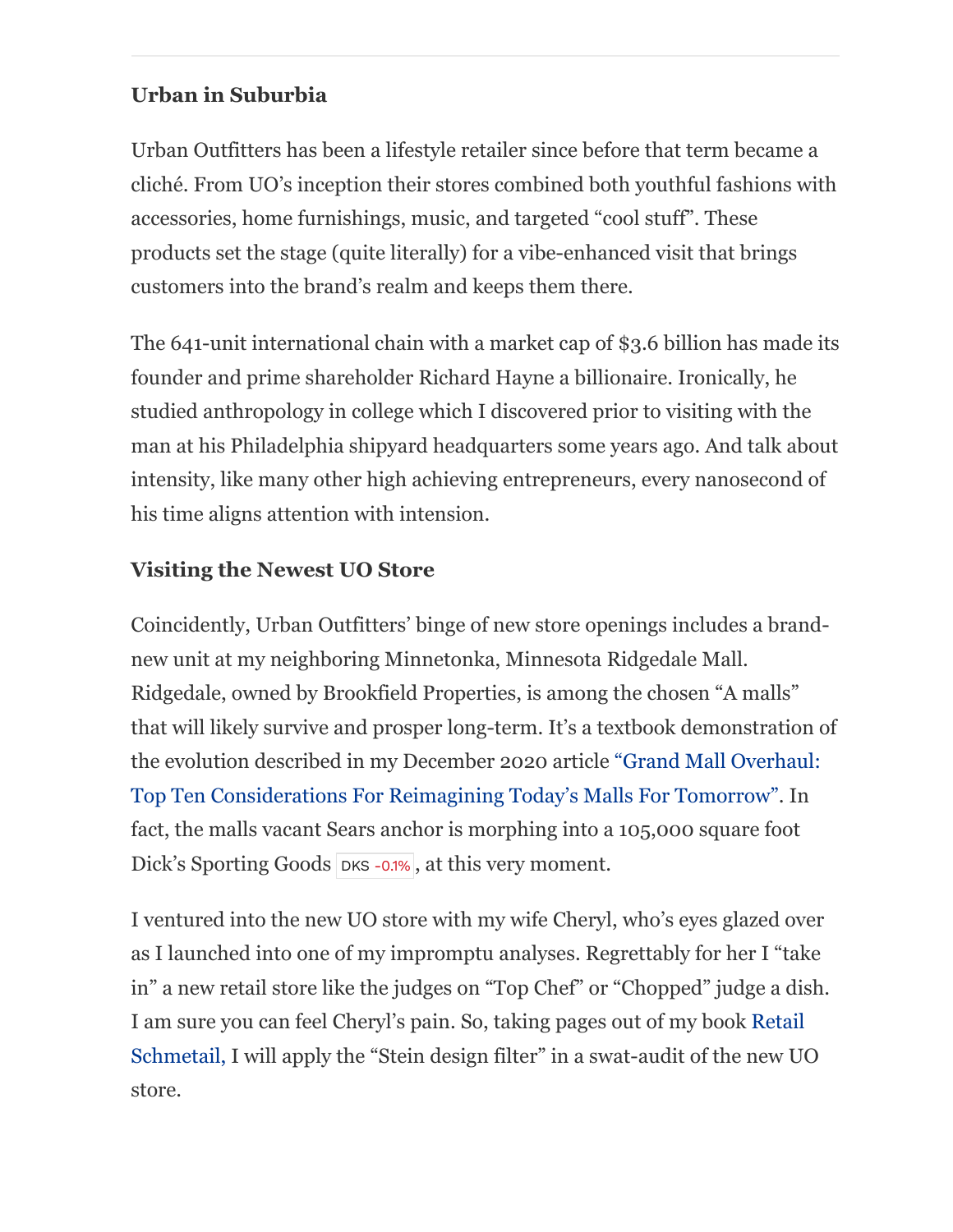

THE HOOK: getting the customer in the door requires the right balance of reveal and conceal, and UO ... [+] SANFORD STEIN

#### **The Hook – Storefront & Entry**

I use the term hook, because in retail that is exactly what it must be, as there are mere seconds to get a passer-by engaged. The UO store has a great hook. The transparency into the store, and the dramatic layering of product, visual imagery, and spectacular stage-set like vignetting is an overt invitation to enter and become part of the textural fashion experience.



THE FLOW: Meandering pathways slow the customers movement and assist the visitors product ... [+] SANFORD STEIN

# **The Flow – Planning & Circulation**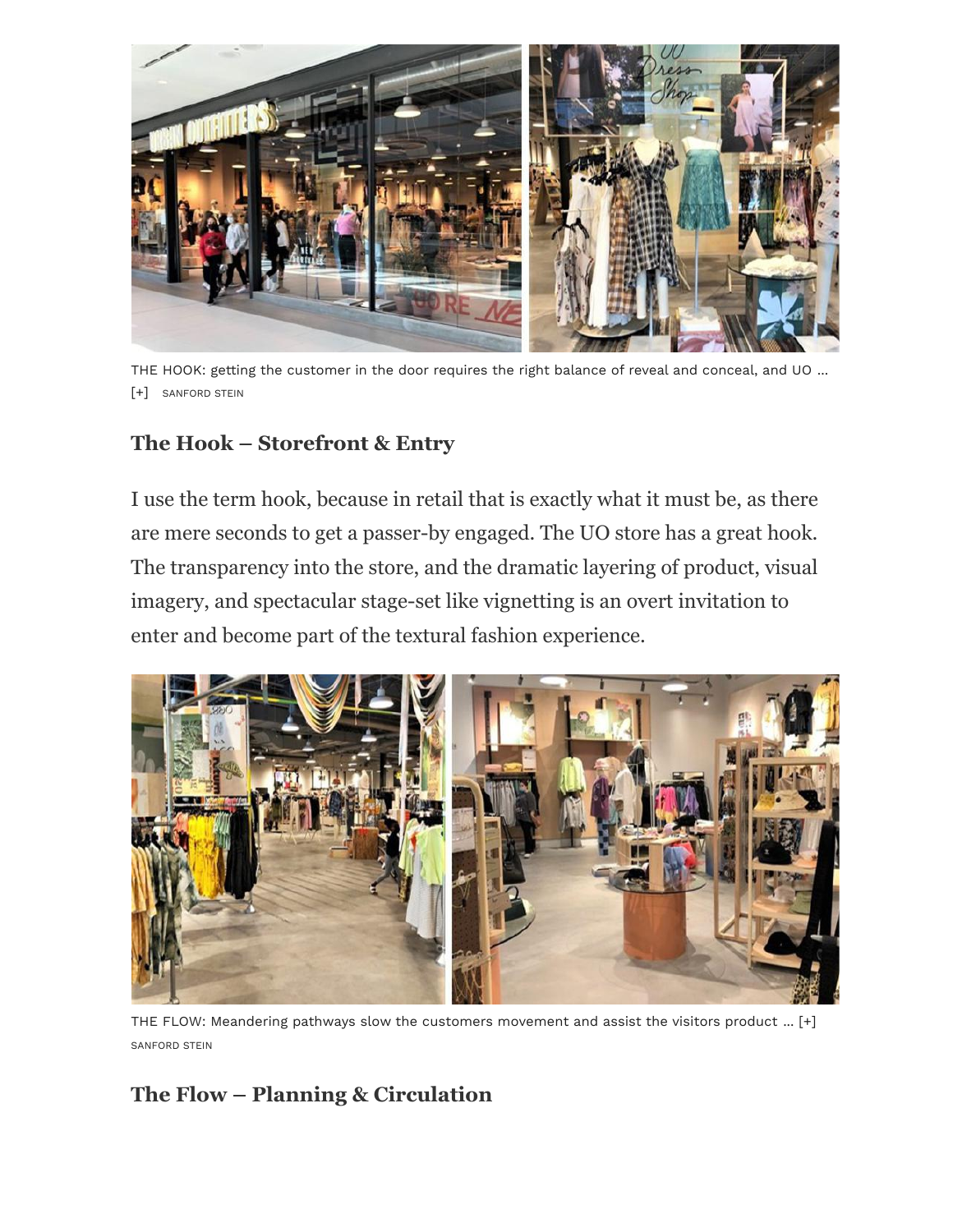As has been the case is almost all the URBN brands since the company's inception, that store has a planned arbitrariness to its layout. The "under construction" aesthetic employees a scaffold-like display system that reinforces circulation pathways while creating vertical merchandising opportunities that complement the artfully staged product vignettes. They balance experiencing the highly edited product groupings while maintaining overall transparency. There are always visual cues of what is to come, without completely revealing everything. It's like milling through a tasty garden of goods.



THE GOODS: UO has always been great at "editing the offering" to maintain a curated feel and keep ... [+] SANFORD STEIN

# **The Goods – Merchandising & Display**

The UO look has always been about eclecticism, a kind of "eclec-tech." It is a melding natural materials, patterns, textures, and colors in a planned randomness that creates a perfect foil or backdrop for their style vocabulary. Pulling off such an aesthetic sits on the knifes edge of messy. Thanks to UO's surgical attention to visual merchandising and carefully staged product vignettes the whole look is fresh, irreverent, and very cool. Every inch of the store is a highly choreographed story.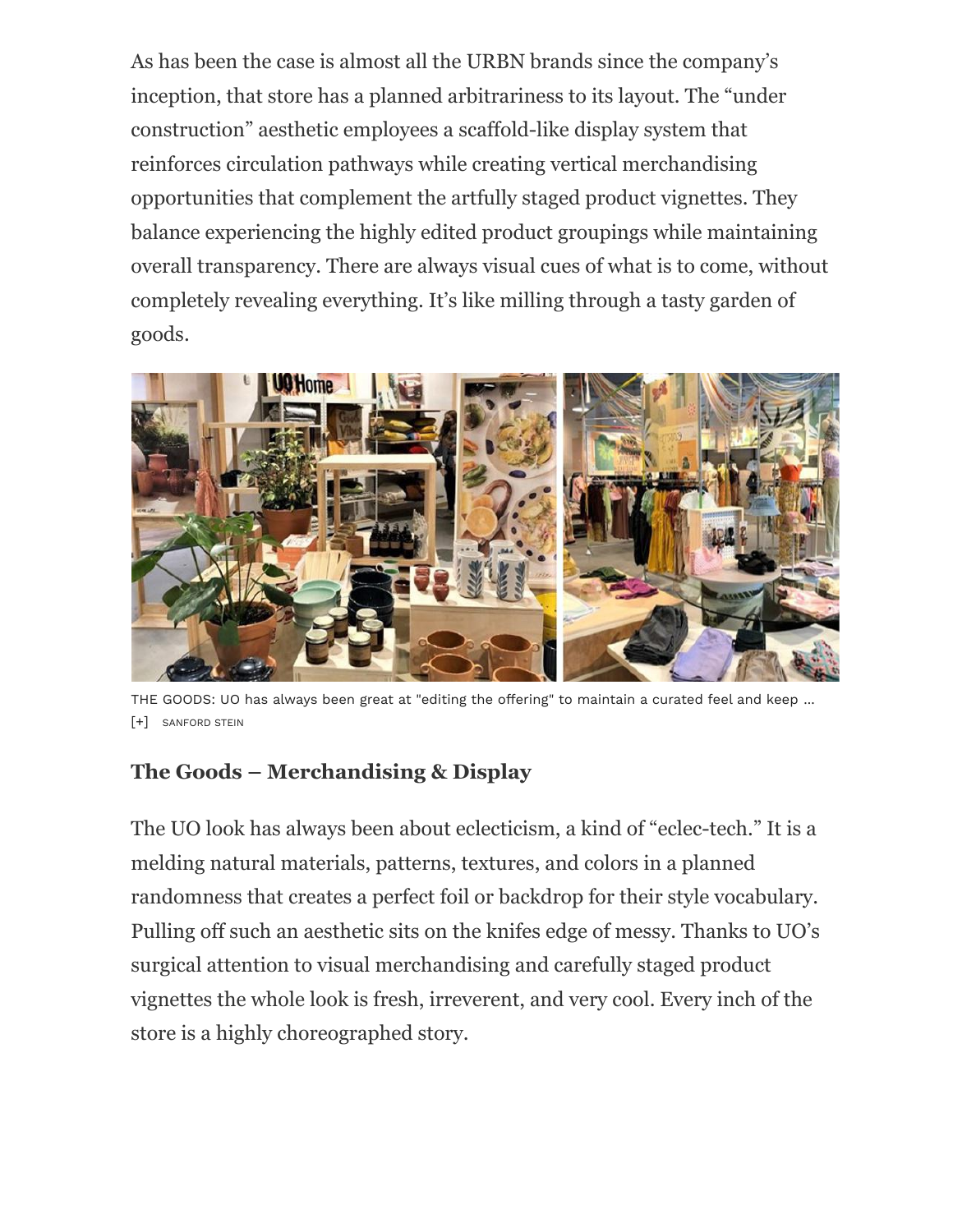

THE PALETTE: UO's design vernacular utilizes a beautiful mix of light-colored, multi-veneered woods, ... [+] SANFORD STEIN

#### **The Palette – Materials & Finishes**

Retail design is about creating a backdrop or stage for the product. UO's design vernacular utilizes multiple woods, left in their natural unadorned state. This raw, authentic aesthetic reinforces the "construction site" vibe and creates a great backdrop for the product. The slapdash graphics used throughout add an irreverence and edginess. The casual aesthetic suggests that the customer freely layer the fashions in a similar impromptu manor.



THE MESSAGE: The blending of lifestyle, product imagery and category graphics are handled ... [+] SANFORD STEIN

# **The Message – Branding, Graphics & Signage**